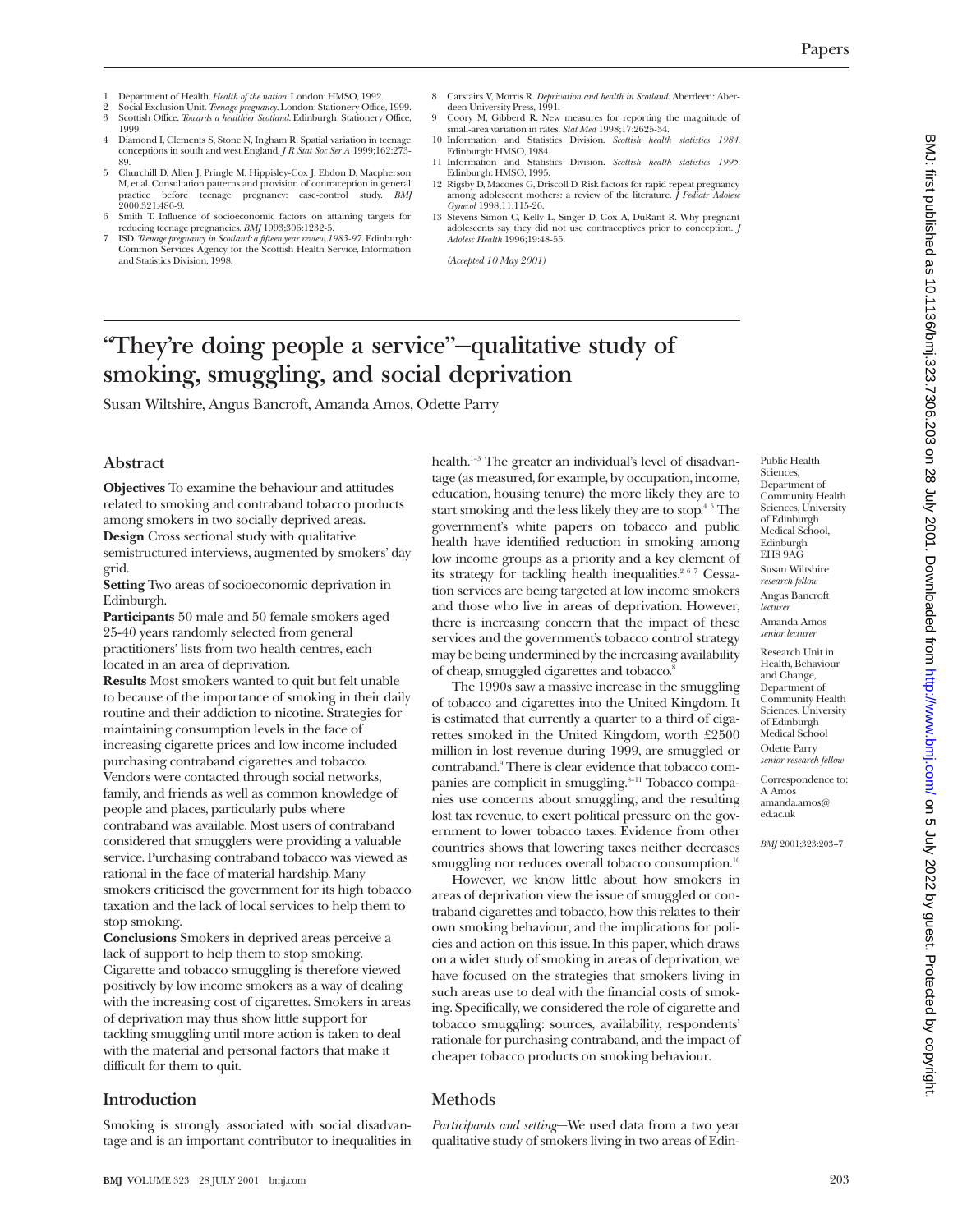burgh that are defined as socially deprived by using deprivation category (DEPCAT) scores.<sup>12</sup> The sample was randomly selected from general practitioners' records of smokers at two health centres, each located in one of the two areas. General practitioners sent out a letter with information about the study and an opt out form. We contacted respondents who did not opt out to arrange an interview. Of the 167 smokers with whom we made contact, we interviewed 50 men and 50 women aged 25-40 years.

*Interviews—*Interviews, conducted from October 1999 to July 2000, were about one hour long and took place in respondents' homes. Respondents selected a recent day to describe in detail their "typical" smoking behaviour, and these data were entered on a day grid.<sup>13</sup> The grid recorded structured data on daily experiences and events across different domains (home, work, leisure, food, family, and friends) and cigarette use. We also used a checklist to guide discussion on current daily consumption; reasons for smoking; environmental, social and other influences on smoking; and previous attempts to stop and future intentions to stop.

*Analysis*—We transcribed the interviews into NUD\*IST, with the grids reproduced in Excel. We read transcripts in conjunction with the grids and produced profile of "typical" daily smoking contextualised for each respondent. These profiles enabled smoking behaviour to be placed in context against routine events and circumstances across the day. The transcribed data were analysed by all the authors. Regular discussions were held to achieve consensus on emerging themes from the descriptive to the analytical stages. We organised coding using NUD\*IST, indexing data in terms of similarity and contrast of content. Finally, we compared and contrasted the conditions and circumstances in which smokers articulated these different themes with extracts from the transcripts used to illustrate particular points.

## **Results**

Most respondents lived in council or housing association accommodation. Less than half were in full time employment (table) and many of these worked irregular hours, such as variable shifts. Most smoked around 20 cigarettes a day, with women smoking slightly less than men (table). While most respondents stated that they wanted to stop smoking, few could contemplate abstinence for a day or longer as smoking was an important part of their daily routine and iden-

Employment status and daily cigarette consumption of 100 participants by sex

|                                 |                | Women    |  |
|---------------------------------|----------------|----------|--|
|                                 | Men $(n=50)$   | $(n=50)$ |  |
| Employment:                     |                |          |  |
| Full time                       | 27             | 12       |  |
| Part time                       | $\overline{c}$ | 14       |  |
| Not employed                    | 17             | 24       |  |
| Missing                         | 4              | 0        |  |
| Cigarette consumption:          |                |          |  |
| $1 - 9$                         | 12             | 6        |  |
| $10 - 19$                       | 19             | 29       |  |
| $20 - 29$                       | 9              | 11       |  |
| $\geqslant$ 30                  | 6              | 3        |  |
| Missing data or stopped smoking | 4              | 1        |  |

### **Box 1 Strategies to maintain smoking consumption**

- Purchasing cheaper brands of cigarettes
- Switching to home rolled cigarettes
- Cross border shopping
- Buying contraband products
- In a small minority of cases, respondents tried to reduce their cigarette consumption to reduce costs

### **Box 2 Awareness of contraband**

If I can get them cheap then I do, because I grudge going in and paying four pound odd for a packet of cigarettes (F21)

Basically everybody does it, we used to get the contraband stuff. I mean roll-ups, you're four quid, and I was only spending sixteen pound in a month (M22) A hundred and nine pound, that's what I get a week, but I still manage to have my two hundred cigarettes, cause I get them on the cheap (F1) If you smoke in most pubs, you can get it. If it costs

eight pound in the shops, you'll get it for four. But anybody . . . would go to the pub and pay four . . . If you could get food for ten pence instead of twenty pence, you would (M23)

tity. Indeed, many respondents claimed to be addicted, most notably to cigarettes smoked at particular times of the day, such as first thing in the morning (A Bancroft, personal communication, 2001).

Respondents discussed the impact of smoking on their finances. Although they often commented that money for smoking would be found somehow, various conscious strategies were adopted to maintain smoking in difficult circumstances (box 1).

## **Contraband tobacco products**

Several respondents admitted buying contraband, with most having some knowledge of contraband, such as where to buy products, prices, available brands, and countries of origin (box 2). This was often referred to as buying "on the cheap." If respondents thought they could not afford shop prices, then it was reasonable to access a seller with cheaper products.

## **Access to contraband**

There were several different sources of contraband, with the most popular being public houses (box 3). One man (M19) spoke about the availability of cheap tobacco in city pubs and the relative ease of access. Other respondents took advantage of personal foreign holidays, or those of family or friends, with their cross border tax differentials. A minority of respondents were less specific about where their tobacco products came from. Commodities could be accessed through common knowledge—that is, they might hear of people who were able to get them. As one woman confided: "it just depends, some people you know, can get them" (F21). Other respondents spoke of vendors calling at their houses, and one mentioned contraband being available in a local shop (box 3).

Some respondents bought contraband loose tobacco for rolling cigarettes as it was cheaper and more regularly available than manufactured cigarettes: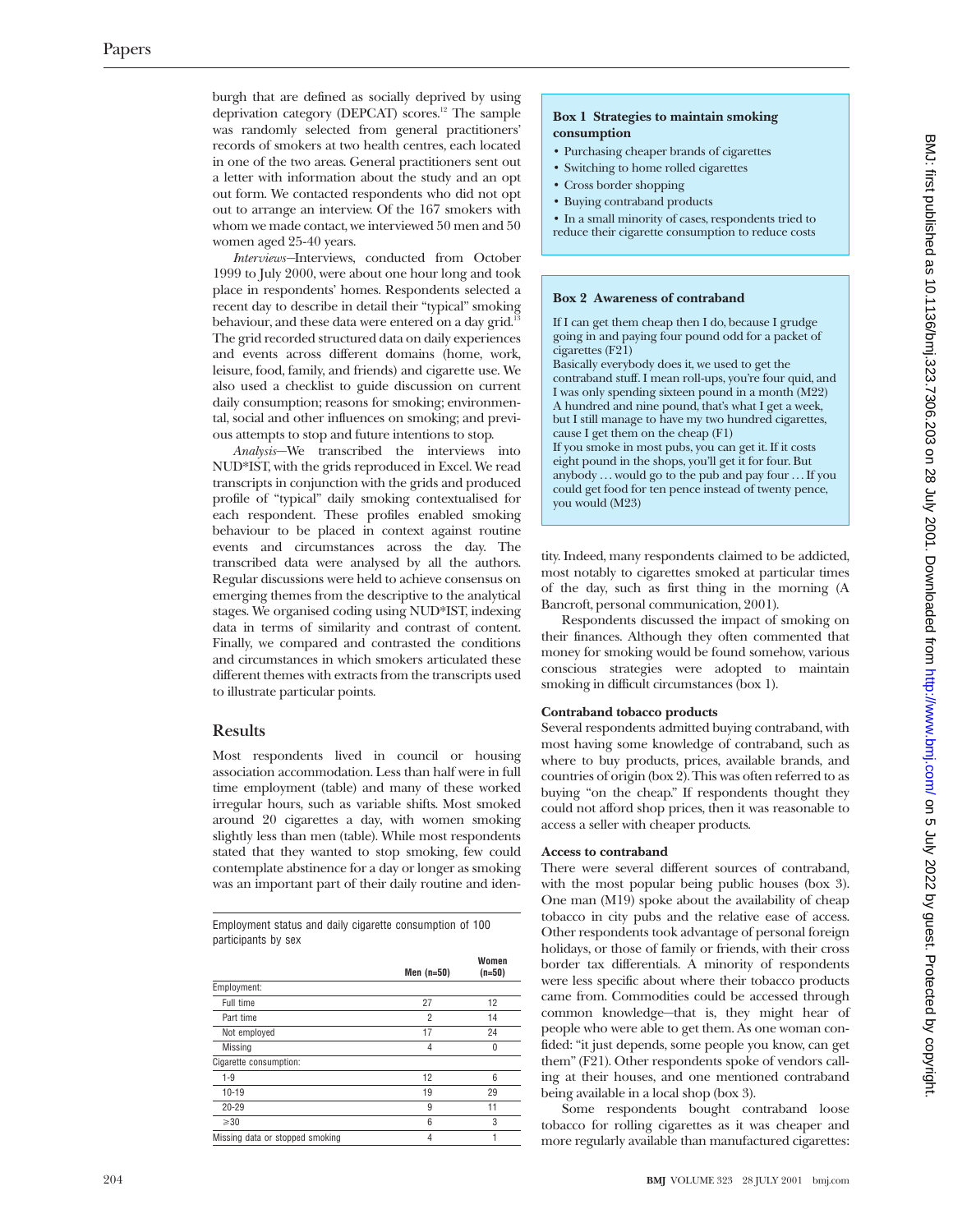#### **Pubs**

They just go away and get you fags ... [They say] come down on such and such a day and they'll be here for you. When I went down to Leith one night a guy was trying to sell me tobacco for five packs a tenner (M19)

#### **Holidays**

My brother's just back from Turkey and he's brought cigarettes home ... [I smoke] whatever he's got .. There are so many people doing this on the cheap (F20)

#### **Door to door**

There's that many people want to sell you them. You don't have to go over, they'll come to your door with them (M14)

#### **Shops**

I can get it, like a half ounce for a pound, up at the corner shop, it's the cheapest tobacco there . . . a mixture of all different tobaccos all mixed in, but it's not too bad (M10)

"I buy the stuff that's been duty free, the stuff that's coming from abroad. I'm only spending about a pound a week . . . It's easier to get tobacco, you can get tobacco on a regular basis. You get some cigarettes. Some weeks somebody might not have any and so if you're smoking tips then he's going to let you down" (M10).

While national data indicate that smoking home rolled cigarettes is almost exclusively a male habit,<sup>7</sup> several respondents indicated that the behaviour may be increasing among women living in their area. One man  $(M7)$  said "a lot of women ... smoke roll-ups as well ... perfectly normal sort of women."

#### **Attitudes to smuggled tobacco products and government taxation**

Respondents viewed smuggling as a reasonable response to the perceived high price of cigarettes, due mainly to tax: "I mean the thing is I just struggle even more to get the money for cigarettes, I think . . . And of course there's all these illegal supplies being brought in from France, people will just go and buy them I would imagine" (F20).

Most considered tax on cigarettes as excessive, especially compared with the price of cigarettes abroad. For example, one woman (F50) was scathing of current tax levels: "If you can get them for two pound a packet abroad and it's costing you over four pound here, that's at least half is tax and probably more."

Some respondents believed that high cigarette taxation encouraged smuggling (box 4). Many respondents thought that higher prices would simply make them worse off. Finding cigarette money would remain a priority, as they were addicted and unable to quit (box 4). Raising prices was perceived as punitive, punishing the smoker and his or her family. Moreover, several people said that the government was doing little to support attempts to stop because of a reluctance to redirect or lose out on tax revenue (box 4). Many respondents said that, regardless of the price of legal products, they would continue to use contraband. However, if taxes were raised further, family expenditure would have to be adjusted.

Nearly all respondents expressed dissatisfaction with the price of legal tobacco products. It was thought

to be unjust and directed against people on low incomes. Participants were asked directly what influence the increasing price of cigarettes resulting from the government's taxation policy had on their smoking. Only a few intimated that higher prices might act as an incentive to reduce smoking or that cheaper cigarettes encourage higher consumption: "Maybe if the price of cigarettes went up dramatically even more, I maybe would stop smoking ... I only buy ten ... If cigarettes were cheaper I would buy twenty, because when I go on holiday they're cheaper and I buy a lot" (F6).

One man (M14) summarised the positive attitude to smuggling held by many respondents: "to me, they're doing you a favour ... They're doing people a service." A few respondents, however, expressed reservations about smoking contraband from the fear of its illegal nature to effects on health and the taste of some of the products: "I'd rather pay more money for them . . . because the ones they're selling, I'm frightened in case I get them harsh ones again, because that's what actually started my throat . . . I was always coughing up" (M13). Another man spoke about counterfeit products: "The cheap fags came over for a while, we were buying them but they had a ring around them. They were classed as Regal but they weren't Regal ... They were giving us sore throats" (M19).

## **Discussion**

We have shown that an easily accessible cigarette and tobacco smuggling network operates in at least two deprived areas in Edinburgh and that smokers may access this in various ways. The primary rationale for doing so is that products acquired in this way decrease

#### **Box 4 Attitudes to tobacco taxation and price**

#### **Encouraging smuggling**

If they don't want this sort of society then they shouldn't have gone about their business the way they did . . . It's obvious if people can find a way to get cheaper fags they'll do it, you know, and if the government's price wasn't that high, it wouldn't be such a problem (M43).

#### **Encouraging smoking**

With the amount of bootleg cigarettes ... it's just encouraging you even more to keep smoking with these people getting a hold of all these cheap cigarettes and tobacco from other countries. So putting the prices up is really not going to make any difference (F21).

#### **Addiction and lack of cessation support**

If you were a drug addict for twenty five years, you'd get help to stop, to come off the drugs, but they don't give you help just now with stopping. It's all revenue for the government, that's the problem. They tell you to stop smoking on the one hand but they throw cigarettes down your throat with the next hand (M22).

I believe the government should be doing more. Instead of putting prices up, which they are doing every budget . . . If you're addicted to something, you'll pay whatever it takes to get that item (F14).

#### **Addiction and regressive taxation**

You're paying tax on everything ... and to claim that tax off the smokers is quite bad ... There's people out there that are on crap money with the dole, hooked on fags. They've got to buy fags and they end up there's nothing left for them or their kids' dinner or that, because it's all got to go on the fags . . . There's enough smokers that they could make a healthy whack, they don't need to be greedy . . . and it's not all going back in to public spending (M17). Well I mean considering the fact that all the money the government's ... putting on fags, if that money was solely to go back in to the health care area, fair do's, but you know it doesn't (M11).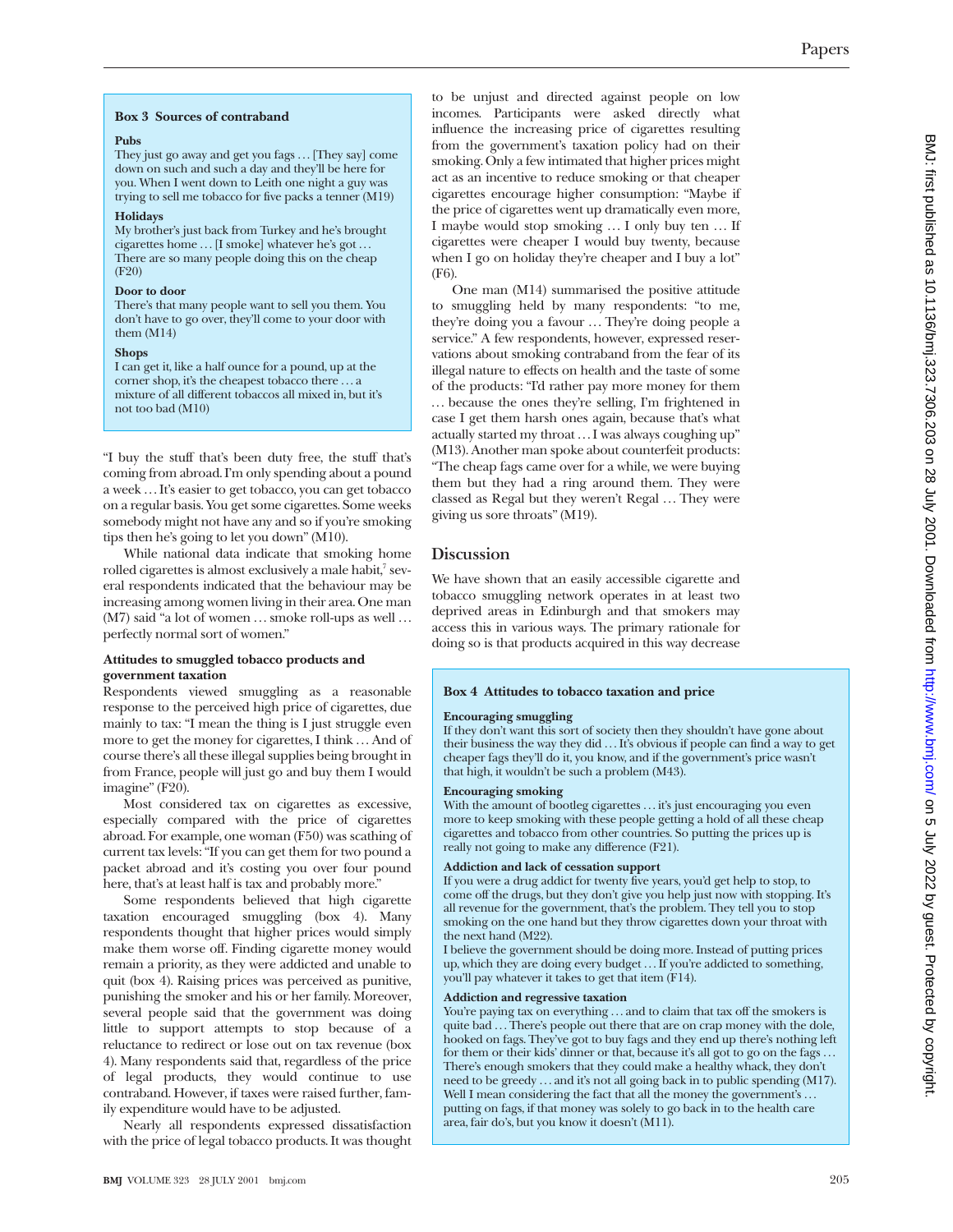the costs of smoking for those living on scarce financial resources. Another motivating factor hinges on the notion of resistance. Respondents expressed grievances against the government for clawing back what they viewed as an excessive and regressive tax on tobacco products and for their failure to redirect this income visibly towards those in need. In particular, many highlighted the lack of support available to help them deal with what they thought was, given their difficult circumstances, an intractable addiction to tobacco. There was a strong feeling that the government was exploiting poorer people through regressive tobacco taxation. Use of contraband was one means of challenging this perceived injustice. No respondent mentioned the major role of tobacco companies in smuggling. Rather they viewed smugglers as people similar to themselves who provided a welcome service for smokers in their area.

The study had several limitations. The sample was small and was not intended to provide statistically representative views of smokers in these areas. Given the illegal nature of purchasing contraband, respondents were not pressed to state explicitly whether they had purchased contraband and thus many more may have been involved than are reported here. An increasing number of smokers in these areas may be accessing contraband as participants interviewed towards the end of the study were more willing to talk about this than those interviewed earlier. However, despite these limitations it seems that, given the dual pressures of nicotine addiction and surviving on low incomes, many smokers will be predisposed to buy contraband where this is available or exploit cross border tax differentials, or both.



An estimated quarter to a third of cigarettes smoked in the UK are smuggled or contraband, costing around £2500 million in lost revenue in 1999

## **What is already known on this topic**

Areas of deprivation have the highest rates of smoking and lowest levels of cessation

Around 25-30% of cigarettes consumed in the United Kingdom are contraband

We know little about the attitudes of smokers in these areas to smuggled cigarettes or whether and how they access them

## **What this study adds**

In such areas the easy availability of cheap tobacco products through contraband networks works against many smokers' desire to quit

Given the perceived lack of support to help them to stop smoking, this smuggling network is viewed positively by low income smokers as a way of dealing with the increasing cost of cigarettes

Smokers in areas of deprivation may thus show little support for tackling smuggling until more action is taken to address the material and personal factors that make it difficult for them to quit

Smuggling stimulates and maintains consumption through its low prices and acts to nullify one of the major planks of the government's tobacco control strategy—regular, above inflation, increases in tobacco taxation. The government has already taken action to reduce smuggling, but more needs to be done. This could include ensuring that details of the wholesaler, countries of origin, and destination are clearly marked on packets.14 However, this study suggests that smokers in areas of deprivation may show little support for tackling smuggling until more action is taken to deal with the wider material and personal factors that make it so difficult for them to quit. Many smokers would support action by the government to deal with the regressive nature of tobacco taxation. This would include addressing poverty and social inequalities and providing more readily accessible and acceptable support for smoking cessation in disadvantaged communities.15 A proportion of tobacco taxation could be allocated to this end. At the very least it is essential that the cessation services that have started to emerge with funding from the white paper are given long term sustainable funding and are expanded to become more accessible to disadvantaged smokers across Britain.<sup>16</sup>

We thank the participants and the general practitioners who participated in this study and Ruth Scott for her secretarial support. The views expressed in this paper are those of the authors and do not necessarily reflect the views of the funding body.

Contributors: SW undertook the primary data analysis and drafting of the paper. AA and OP had the original idea for the study, supervised the project, and were involved in designing the interview schedule, identification of coding themes, discussion of data analysis, and editing of the paper. AB was involved in designing the interview schedule, undertook all the interviews and most of the data coding, and commented on drafts of the paper. AA and OP are guarantors.

Funding: Chief Scientist Office, Scottish Executive Health Department.

Competing interests: None declared.